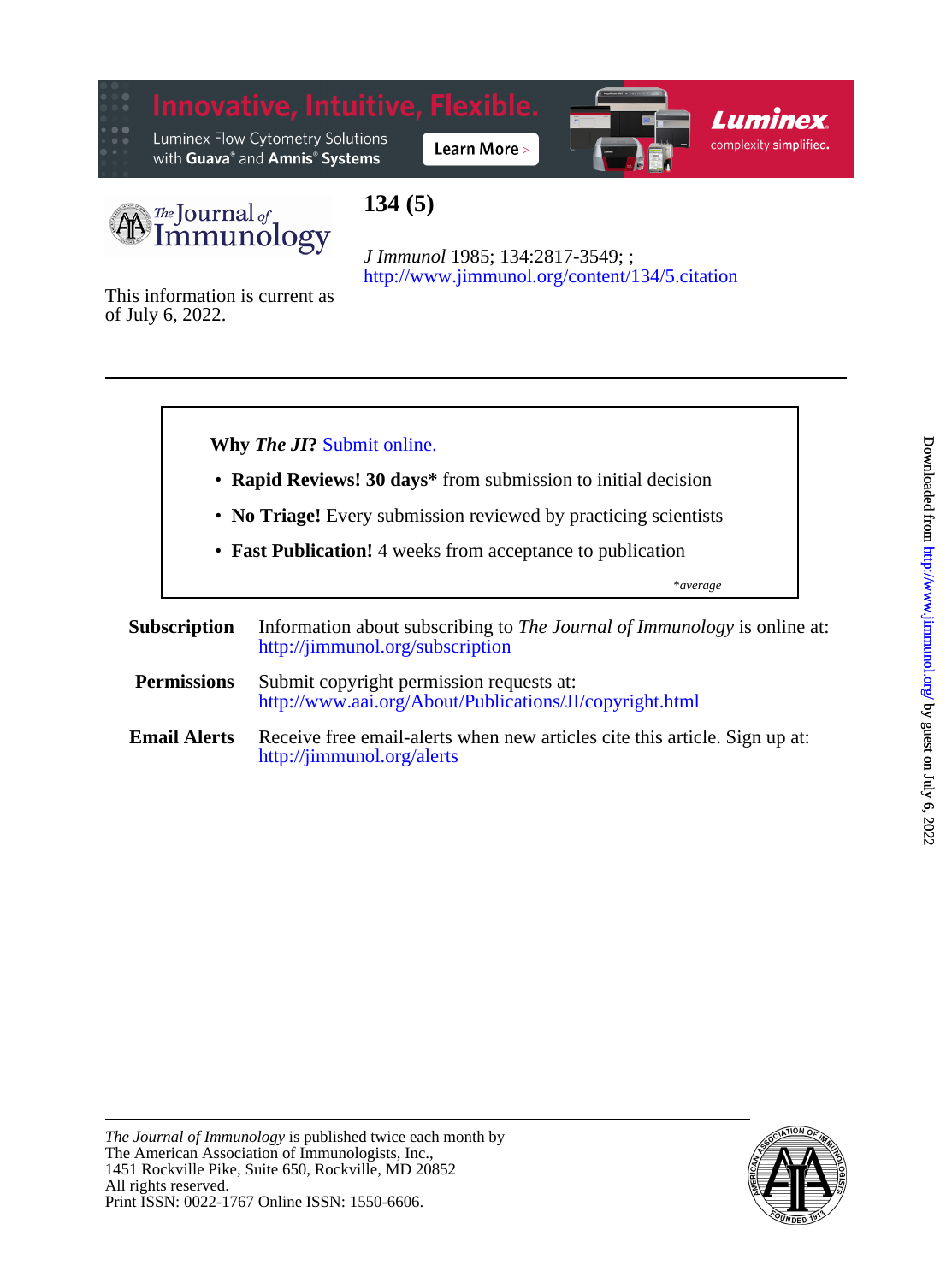## **Contents**

## $\mathbf C$ OMMUNICATIONS

| N. Emi. R. Ueda. and T. Taka-   | 2817 | Isolation of Stable Mouse L Cell Transfectant Expressing Human T Cell           |
|---------------------------------|------|---------------------------------------------------------------------------------|
| hashi                           |      | Differentiation Antigen, Tp40                                                   |
| A. D. O'Brien, D. A. Weinstein, | 2820 | Additional Evidence that the Lps Gene Locus Regulates Natural Resistance        |
| M. Y. Soliman, and D. L. Ro-    |      | to S. tuphimurium in Mice                                                       |
| senstreich                      |      |                                                                                 |
| H. M. Johnson and B. A. Torres  | 2824 | Peptide Growth Factors PDGF, EGF, and FGF Regulate Interferon- $\gamma$ Produc- |
|                                 |      | tion                                                                            |

#### **CELLULAR IMMUNOLOGY**

| H. Spieker-Polet, K. Hagen,<br>and M. Teodorescu                                                    | 2827 | The Role of Intercellular Contacts in the Activation of B Lymphocytes by<br>Anti-Immunoglobulin Antibodies                                                                                                                           |
|-----------------------------------------------------------------------------------------------------|------|--------------------------------------------------------------------------------------------------------------------------------------------------------------------------------------------------------------------------------------|
| N. E. Phillips and D. C. Parker                                                                     | 2835 | Subclass Specificity of $Fc\gamma$ Receptor-Mediated Inhibition of Mouse B Cell<br>Activation                                                                                                                                        |
| S. Kimura, J. H. Eldridge, S. M.<br>Michalek, I. Morisaki, S. Ha-<br>mada, and J. R. McGhee         | 2839 | Immunoregulation in the Rat: Ontogeny of B Cell Responses to Types 1, 2,<br>and T-Dependent Antigens                                                                                                                                 |
| M. V. Hobbs, E. L. Morgan, and<br>W. O. Weigle                                                      | 2847 | Synthetic Fc Peptide-Mediated Regulation of the Immune Response. II.<br>Analysis of Secreted Immunoglobulin Classes, Accessory Cell Contribu-<br>tion, and Lymphocyte Proliferation in p23-Stimulated Spleen Cell Cul-<br>tures      |
| T. Lindsten, L. J. Yaffe, C. B.<br>Thompson, G. Guelde, A.<br>Berning, I. Scher, and J. J.<br>Kenny | 2853 | The Role of Complement Receptor Positive and Complement Receptor Neg-<br>ative B Cells in the Primary and Secondary Immune Response to Thymus<br>Independent Type 2 and Thymus Dependent Antigens                                    |
| R. DeKruyff, C. Clayberger, R.<br>Fay, and H. Cantor                                                | 2860 | B Cell Activation: Role of Dendritic and T Cell Factors in the Response to<br>Thymic Independent and Dependent Antigens                                                                                                              |
| G. Moser, M. G. Kauffman, and<br>A. K. Abbas                                                        | 2867 | Accessory Cells in Immune Suppression. II. Evidence for Presentation of<br>Idiotype-Specific Suppressor Factors to B Cell Targets by I-A <sup>+</sup> Accessory<br>Cells                                                             |
| J. E. Berman and S. Zolla-Paz-<br>ner                                                               | 2872 | Control of B Cell Proliferation: Inhibition of Responses to B Cell Mitogens<br>Induced by Plasma Cell Tumors                                                                                                                         |
| A. S. Edelman, B. S. Bhogal, M.<br>K. Bell, and G. J. Thorbecke                                     | 2879 | Ability of Chicken B Cells from Different Compartments to Respond to TNP-<br>Ficoll                                                                                                                                                  |
| N. W. Miller, R. C. Sizemore,<br>and L. W. Clem                                                     | 2884 | Phylogeny of Lymphocyte Heterogeneity: The Cellular Requirements for In<br>Vitro Antibody Responses of Channel Catfish Leukocytes                                                                                                    |
| R. D. Schrier, G. Y. Ishioka, L.<br>I. Pizer, and J. W. Moorhead                                    | 2889 | Delayed Hypersensitivity and Immune Protection against Herpes Simplex<br>Virus: Suppressor T Cell that Regulate the Induction of Delayed Hyper-<br>sensitivity Effector T Cells also Regulate the Induction of Protective T<br>Cells |
| C. T. Morita, J. W. Goodman,<br>and G. K. Lewis                                                     | 2894 | Arsonate-Specific Murine T Cell Clones. II. Delayed-Type Hypersensitivity<br>Induced by p-Azobenzenearsonate-L-Tyrosine (ABA-Tyr)                                                                                                    |
| G. J. Spangrude, B. A. Araneo,<br>and R. A. Daynes                                                  | 2900 | Site-Selective Homing of Antigen-Primed Lymphocyte Populations Can Play<br>a Crucial Role in the Efferent Limb of Cell-Mediated Immune Responses<br>In Vivo                                                                          |

*Continued on page 4* 

THE JOURNAL OF IMMUNOLOGY (ISSN 0022-1767) is published monthly by The American Association of Immunologists, 3770 Tansy Street,<br>San Diego, CA 92121. Second class postage paid at Baltimore. MD and at additional mailing off Immunologists.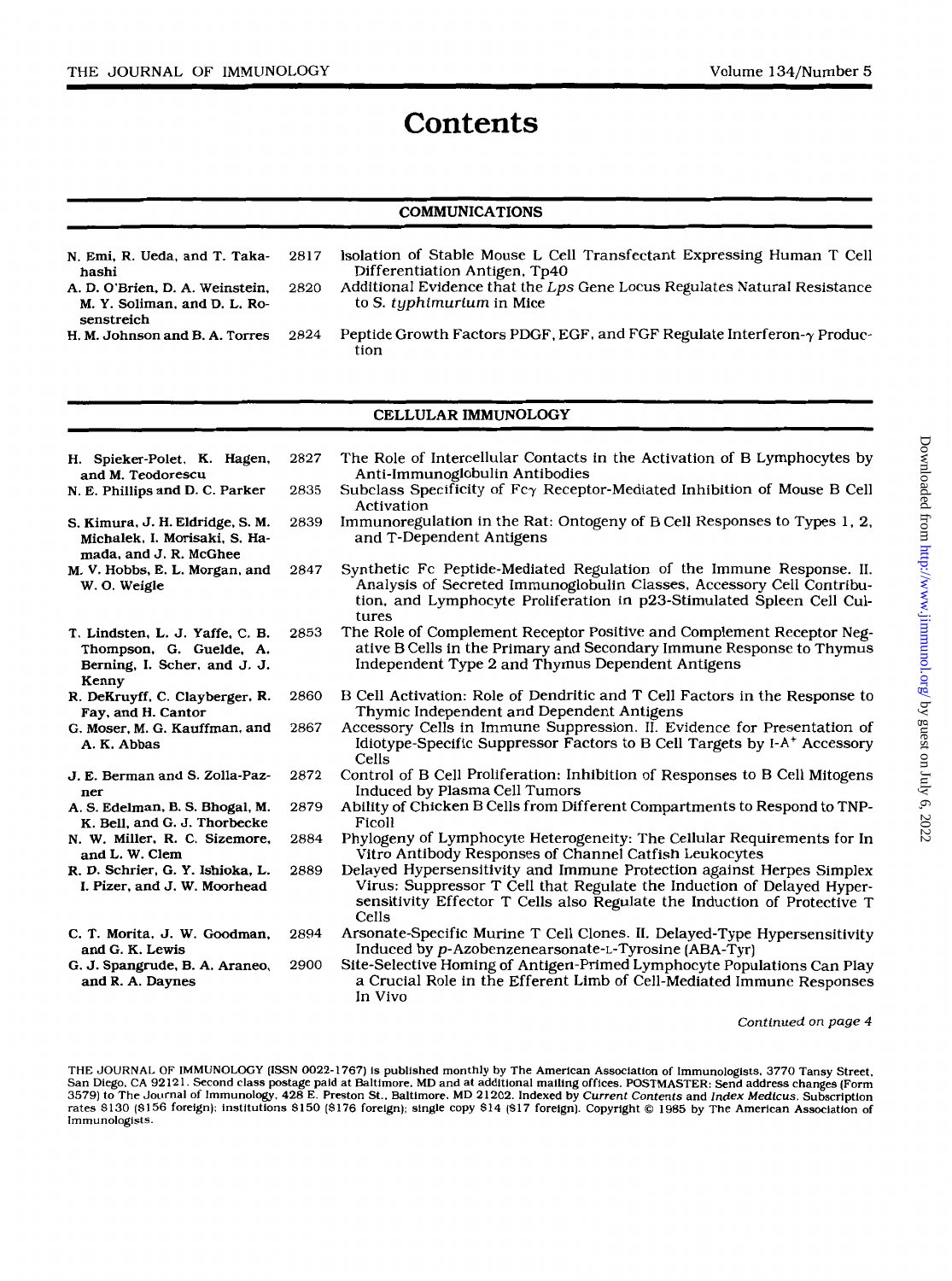*Continued* **from** *page* **3** 

| P. L. Witte, J. Stein-Streilein,<br>and J. W. Streilein<br>N. Hollander                                   | 2908<br>2916 | Description of Phenotypically Distinct T-Lymphocyte Subsets which Me-<br>diate Helper/DTH and Cytotoxic Functions in the Syrian Hamster<br>Antibodies to Nonpolymorphic Determinants of the Thy-1 Molecule Inhibit<br>T Cell Proliferation |
|-----------------------------------------------------------------------------------------------------------|--------------|--------------------------------------------------------------------------------------------------------------------------------------------------------------------------------------------------------------------------------------------|
| R. C. Howe and J. H. Russell                                                                              | 2922         | Analysis of the Binding and Postbinding Activities of an Inducible Cloned<br>CTL Line at the Population and Single-Cell Level                                                                                                              |
| P. Moingeon, A. Nowill, G.<br>Courtois, B. Azzarone, P.<br>Motte, A. Ythier, C. Bohuon,<br>and T. Hercend | 2930         | A Target Structure for a Series of Human Cloned Natural Killer Cell Lines<br>Is Recognized by both Anti-TNKtar and 4F2 Monoclonal Antibodies                                                                                               |
| L. L. Perry and I. R. Williams                                                                            | 2935         | Regulation of Transplantation Immunity In Vivo by Monoclonal Antibodies<br>Recognizing Host Class II Restriction Elements. I. Genetics and Specificity<br>of Anti-Ia Immunotherapy in Murine Skin Allograft Recipients                     |
| I. R. Williams and L. L. Perry                                                                            | 2942         | Regulation of Transplantation Immunity In Vivo by Monoclonal Antibodies<br>Recognizing Host Class II Restriction Elements. II. Effects of Anti-Ia<br>Immunotherapy on Host T Cell Responses to Graft Alloantigens                          |
| R. E. Click, A. M. Adelmann,<br>and M. M. Azar                                                            | 2948         | Immune Responses In Vitro. XIII. MLR Detectability of Mls <sup>a</sup> , Mls <sup>b</sup> , Mls <sup>c</sup> , and<br>Mis <sup>d</sup> Encoded Products                                                                                    |
| H. Ishikawa, E. Kubota, H. Su-<br>zuki, and K. Saito                                                      | 2953         | The Target Minor H Antigen for $F_1$ Cytotoxic T Lymphocytes Induced by<br>Igh-Congenic Parental Spleen Cells Is Coded for by Gene Linked to H-2                                                                                           |
| A. Finnegan, B. W. Needleman,<br>and R. J. Hodes                                                          | 2960         | Antigen Processing Requirements for T Cell Activation: Differential Re-<br>quirements for Presentation of Soluble Conventional Antigen vs Cell<br>Surface MHC Determinants                                                                 |
| N. Kiger, C. Chaouat, J.-P.<br>Kolb, T. G. Wegmann, and J.-<br>L. Guenet                                  | 2966         | Immunogenetic Studies of Spontaneous Abortion in Mice: Preimmunization<br>of Females with Allogeneic Cells                                                                                                                                 |
| A. G. Farr and S. K. Anderson                                                                             | 2971         | Epithelial Heterogeneity in the Murine Thymus: Fucose-Specific Lectins<br><b>Bind Medullary Epithelial Cells</b>                                                                                                                           |
| D. A. Sullivan and M. R. Allan-<br>smith                                                                  | 2978         | Hormonal Influence on the Secretory Immune System of the Eye: Androgen<br>Modulation of IgA Levels in Tears of Rats                                                                                                                        |

## CLINICAL IMMUNOLOGY . IMMUNOPATHOLOGY

| T. F. Tedder, L. T. Clement,<br>and Max D. Cooper                                                                      | 2983 | Human Lymphocyte Differentiation Antigens HB-10 and HB-11. I. Ontogeny<br>of Antigen Expression                                                                                                  |
|------------------------------------------------------------------------------------------------------------------------|------|--------------------------------------------------------------------------------------------------------------------------------------------------------------------------------------------------|
| T. F. Tedder, M. D. Cooper, and<br>Loran T. Clement                                                                    | 2989 | Human Lymphocyte Differentiation Antigens HB-10 and HB-11. II. Differ-<br>ential Production of B Cell Growth and Differentiation Factors by Distinct<br><b>Helper T Cell Subpopulations</b>      |
| G. S. Kansas, G. S. Wood, D. M.<br>Fishwild, and E. G. Engleman                                                        | 2995 | Functional Characterization of Human T Lymphocyte Subsets Distin-<br>guished by Monoclonal Anti-Leu-8                                                                                            |
| G. S. Kansas, G. S. Wood, and<br>E. G. Engleman                                                                        | 3003 | Maturational and Functional Diversity of Human B Lymphocytes Delineated<br>with Anti-Leu-8                                                                                                       |
| D. A. Thorley-Lawson, L. M.<br>Nadler, A. K. Bhan, and R. T.<br>Schooley                                               | 3007 | Blast-2 (EBVCS), An Early Cell Surface Marker of Human B Cell Activation,<br>is Superinduced by Epstein Barr Virus                                                                               |
| M. Capron, J. P. Kusnierz, L.<br>Prin, H. L. Spiegelberg, G. Ov-<br>laque, P. Gosset, A.-B. Ton-<br>nel, and A. Capron | 3013 | Cytophilic IgE on Human Blood and Tissue Eosinophils: Detection by Flow<br>Microfluorometry                                                                                                      |
| S. Shaw, G. Goldstein, T. A.<br>Springer, and W. E. Biddison                                                           | 3019 | Susceptibility of Cytotoxic T Lymphocyte (CTL) Clones to Inhibition by Anti-<br>T3 and Anti-T4 (but not Anti-LFA-1) Monoclonal Antibodies Varies with<br>the "Avidity" of CTL-Target Interaction |
| D. H. Russell, R. Kibler, L. Ma-<br>trisian, D. F. Larson, B. Pou-<br>los, and B. E. Magun                             | 3027 | Prolactin Receptors on Human T and B Lymphocytes: Antagonism of Pro-<br>lactin Binding by Cyclosporine                                                                                           |
| J. M. Lemire, J. S. Adams, V.<br>Kermani-Arab, A. C. Bakke,<br>R. Sakai, and S. C. Jordan                              | 3032 | 1,25-Dihydroxyvitamin $D_3$ Suppresses Human T Helper/Inducer Lympho-<br>cyte Activity In Vitro                                                                                                  |
| G. B. Mills, C. J. Ledgley, T.<br>Hibi, D. White, P. Lam, and<br>H.-M. Dosch                                           | 3036 | Lymphocyte Function in Human Bone Marrow. I. Characterization of Two<br>T Cell Populations Regulating Immunoglobulin Secretion                                                                   |
| J. E. Baley and B. Z. Schacter                                                                                         | 3042 | Mechanisms of Diminished Natural Killer Cell Activity in Pregnant Women<br>and Neonates                                                                                                          |
|                                                                                                                        |      | Continued on page 5                                                                                                                                                                              |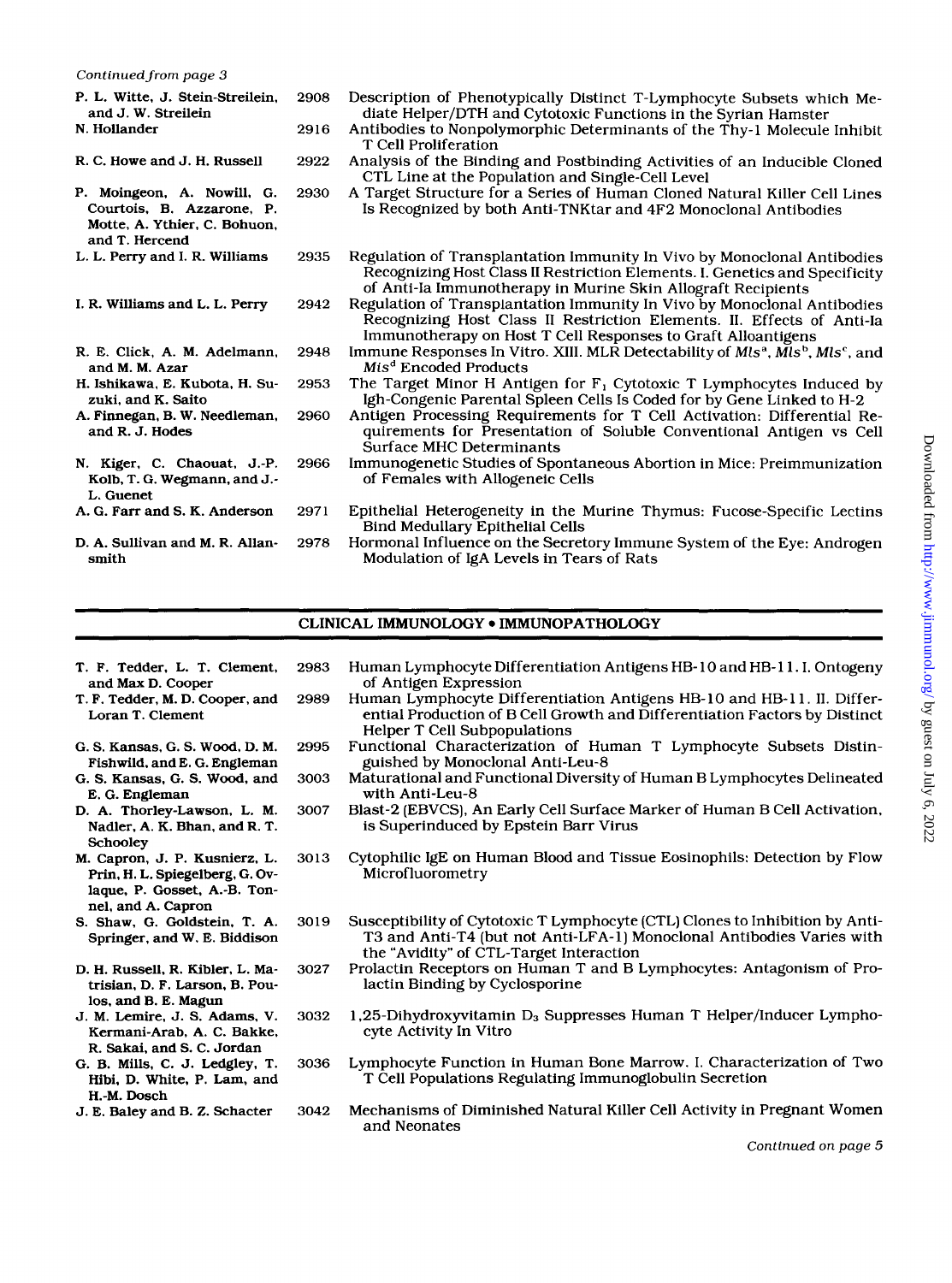#### *Continued from page 4*

- *G.* Scala, P. Allavena. J. R. Ortaldo, R. B. Herberman, and J. J. Oppenheim
- **G.** Hale, M. Clark, and H. Waldmann 3056

3049

3070

- M. Roebber. D. *G.* Klapper, L. Goodfriend, W. B. Bias, *S.* **H.**  Hsu, and D. *G.* Marsh 3062
- M. E. Conley
- F. Miedema, P. **A.** T. Tetteroo, F. *G.* Terpstra, *G.* Keizer, M. Roos, R. *S.* Weening, C. M. R. Weemaes. D. Roos, and C. J. **M.** Melief
- *G.* Tosato, *S.* Straus, W. Henle, *S.* E. Pike, and R. **M.** Blaese 3082
- L. Daley, **G.** B. Pier, J. D. Liporace, and D. D. Eardley 3089
- **N.** Page, **N.** Murray, **G.** Perruisseau, and **A.** J. Steck 3094
- R. M. McCarron, **0.** Kempski, M. Spatz, and D. E. McFarlin 3100
- Subsets of Human Large Granular Lymphocytes (LGL) Exhibit Accessory Cell Functions
- Therapeutic Potential of Rat Monoclonal Antibodies: Isotype Specificity of Antibody-Dependent Cell-Mediated Cytotoxicity with Human Lymphocytes
- Immunochemical and Genetic Studies of Amb.t. V (Ra5G), an Ra5 Homologue from Giant Ragweed Pollen
- **B** Cells in Patients with X-Linked Agammaglobulinemia
- 3075 Immunologic Studies with LFA-1- and Mol-Deficient Lymphocytes from a Patient with Recurrent Bacterial Infections
	- Characteristic T Cell Dysfunction in Patients with Chronic Active Epstein-Barr-Virus Infection (Chronic Infectious Mononucleosis)
	- Polyclonal B Cell Stimulation and Interleukin **1** Induction by the Mucoid Exopolysaccharide of Pseudomonas aeruginosa Associated with Cystic Fibrosis
	- A Monoclonal Anti-Idiotypic Antibody against a Human Monoclonal IgM with Specificity for Myelin-Associated Glycoprotein
	- Presentation of Myelin Basic Protein by Murine Cerebral Vascular Endothelial Cells

#### **CYTOKINES • MEDIATORS • REGULATORY MOLECULES**

- **H.** Kishi. *S.* Inui, A. Muraguchi. T. Hirano, *Y.* Yamamura. and T. Kishimoto 3104
- D. **N.** Mannel, *S.* B. Mizel. T. Diamantstein, and W. Falk 3108 3111
- T. Suzuki and M. D. Cooper
- Y. J. Rosenberg, T. R. Malek, D. E. Schaeffer, T. J. Santoro, *G.* E. Mark, A. D. Steinberg, and J. D. Mountz 3120
- K. Itoh, **K.** Shiiba, **Y.** Shimizu, R. Suzuki, and K. Kumagai 3124
- *S.* Koyasu, H. Nakauchi. K. Kitamura. *S.* Yonehara. K. Okumura, T. Tada, and **I.** Yahara
- **V.** E. Reyes, **K. D.** Klimpel, and *G.* R. Klimpel 3137
- C. E. Brinckerhoff and P. **M.**  Guyre 3142
- *G. S.* Habicht, **G.** Beck, **J.** L. Benach, J. L. Coleman, and K. D. Leichtling 3147
- C. Y. Lau, **E.** Y. Wang, D. Li. *S.*  Budz-Tymkewycz, V. Visconti, and **A.** Ishaque 3155
- T. A. Ferguson. K. D. Beaman, and *G.* M. Iverson 3163
- **K.** Chiba. T. Nishimura, and Y. Hashimoto 3172
- **V.** Pistoia, F. Cozzolino. M. **Tor**cia, E. Castigli, and M. Ferrarini 3179
- Induction of Interleukin 2 Responsiveness in Thymocytes by Synergistic Action of Interleukin 1 and Interleukin 2
	- Comparison of the Expression of IL 2 Receptors by Human T and B Cells: Induction by the Polyclonal Mitogens Phorbol Myristate Acetate, and Anti- $\gamma$  Antibody
- Unusual Expression of IL 2 Receptors and both the c-myb and c-raf Oncogenes in  $\overline{T}$  Cell Lines and Clones Derived from Autoimmune MRL-lpr/lpr Mice
- Generation of Activated Killer (AK) Cells by Recombinant Interleukin 2 (rIL 2) in Collaboration with Interferon- $\gamma$  (IFN-Y)
- 3130 Production of Interleukin 3 and Interferon- $\gamma$  by an Antigen-Specific Mouse Suppressor T Cell Clone
	- T Cell Regulation of Interferon  $\gamma/\beta$  (IFN- $\alpha/\beta$ ) Production by Alloantigen-Stimulated Bone Marrow Cells
	- Increased Proliferation of Human Synovial Fibroblasts Treated with Recombinant Immune Interferon
	- Lyme Disease Spirochetes Induce Human and Murine Interleukin 1 Production
	- Mechanism of Action of a Suppressor-Activating Factor (SAF) Produced by A Human T Cell Line
	- Isolation and Characterization of a T Suppressor Factor by Using a Monoclonal Antibody
	- Stimulated Rat T Cell-Derived Inhibitory Factor for Cellular DNA Synthesis (STIF). **111.** Effect on Cell Proliferation and Immune Responses
	- Production of **B** Cell Growth Factor by an Leu-7+, OKM1' Non-T Cell with the Features of Large Granular Lymphocytes (LGL)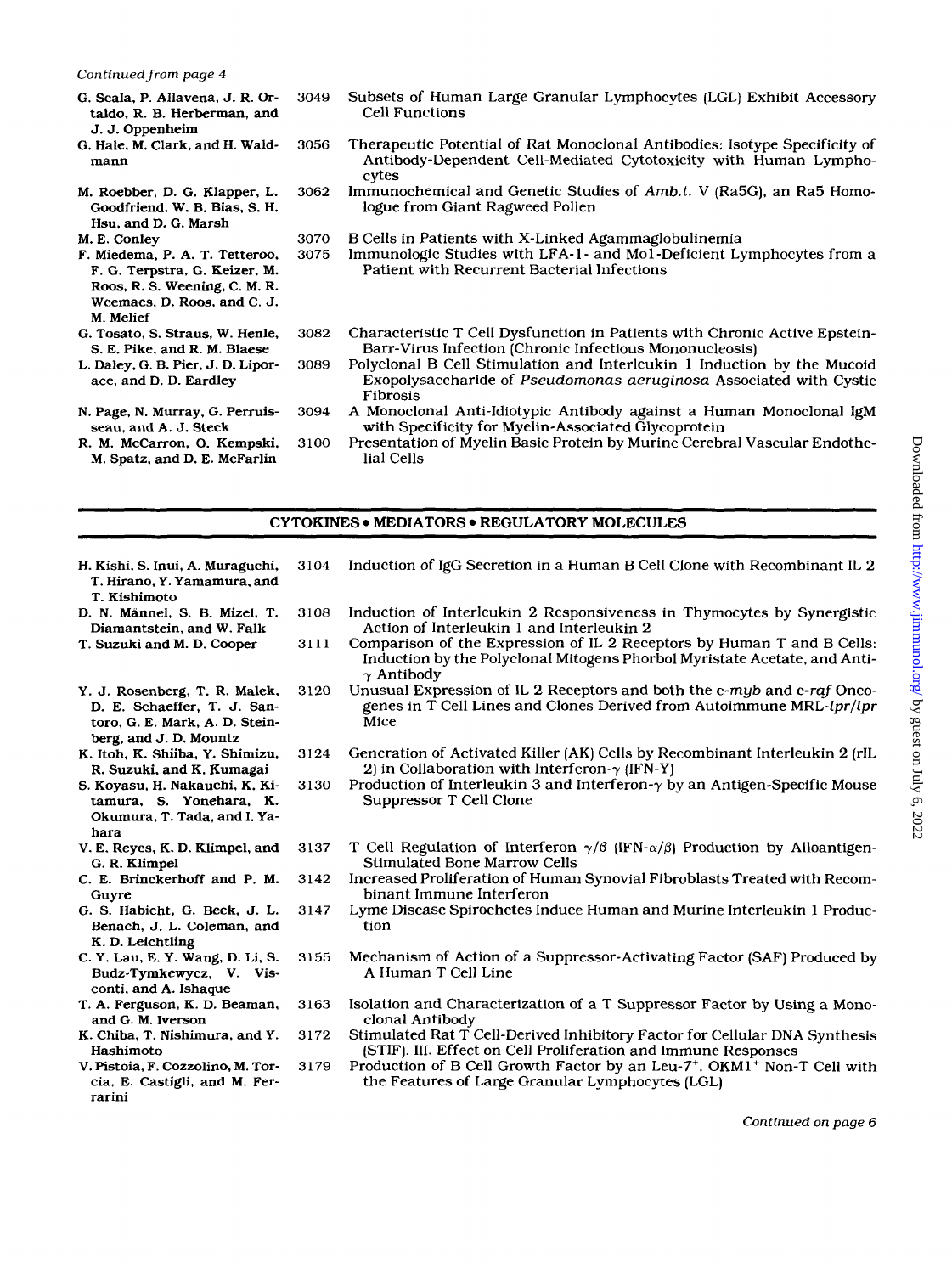- 
- 
- **B.** Zucker, M. K. Bell, and G.
- J. Thorbecke<br>T. L. Feldbush and A. K. Ballas
- J. G. Dohlman. M. P. Cooke, D. 3185 Structural Diversity of the Fibroblast-Activating Factors Generated by Human Blood Monocytes and U937 Cells
- J. **W.** Choy, C. G. Becker. G. **W.** 3193 Effects of Tobacco Glycoprotein (TGP) on the Immune System. I. TGP Is a T-Independent B Cell Mitogen for Murine Lymphoid Cells
- **I.** R. Katz, M. K. Hoffmann, M. 3199 A Platelet-Derived Immunoregulatory Serum Factor with T Cell Affinity
	- 3204 Lymphokine-like Activity of 8-Mercaptoguanosine: Induction of T and B Cell Differentiation

#### **IMMUNOCHEMISTRY**

M. **L.** Bosch. **I.** Schreuder, **H.**  Spits, A. Termijtelen. M. G. J. Tilanus, and M. J. Giphart 3212

> 3218 3226

3233

- R. N. Jenkins, C. J. Aldrich. L. A. Lopez, and R. R. Rich
- F. L. Norton, P. R. Morrow, and C. **Y.** Leung. and E. Benjamini
- **2.** Kovac and R. H. Schwartz
- A. Hirayama, **Y.** Takagaki, and F. Karush 324 1
- J. F. Kaufman, M. F. Flajnik. L. Du Pasquier. and P. Riegert 3248
- **J.** F. Kaufman. M. F. Flajnik, and L. Du Pasquier 3258
- R. *S.* Accolla, G. Carra. F. Buchegger, *S.* Carrel, and J.- P. Mach 3265
- J. E. K. Hildreth and J. T. August 3272
- P. P. Chen. F. Coni. *S.* Fong, F. Jirik, J. **H.** Vaughan, B. Frangione, and D. A. Carson 328 **<sup>1</sup>**
- B. A. Miller, G. Antognetti, and T. A. Springer 3286
- *S.* Haba, *2.* Ovary, and A. Nisonoff 329 **<sup>1</sup>**
- M. B. Goldman, K. *S.* O'Rourke, D. *S.* Becker, and J. N. Goldman 3298
- G. D. Ross, J. A. Cain, and P. J. Lachmann 3307
- N. Okada. T. Yasuda. and H. Okada 3316
- T. Fujita, T. Kamato. and N. Tamura 3320
- *S.* R. Marder. D. E. Chenoweth. **I.** M. Goldstein, and H. D. Perez *S.* **H.** Yoon and D. T. Fearon 3325
- 3332
- D. L. Gordon. R. A. Krueger, P. G. Quie, and M. K. Hostetter 3339
- Polymorphisms within the HLA-DRw6 Haplotype. I. Restriction Fragment Length Variation and Its Correlation with Serology
- Oligosaccharide Dependent and Independent **Qa-** 1 Determinants
- The Idiotypic Characterization of the Immune Response to a Defined Epitope of a Protein Antigen and the Specific In Vivo Suppression of the Immune Response to this Epitope by Anti-Idiotypic Antibodies
- The Molecular Basis of the Requirement for Antigen Processing of Pigeon Cytochrome *c* Prior to T Cell Activation
- Interaction of Monoclonal Anti-Peptide Antibodies with Lysozyme
- Xenopus MHC Class I1 Molecules. I. Identification and Structural Characterization
- Xenopus MHC Class I1 Molecules. 11. Polymorphism as Determined by Two-Dimensional Gel Electrophoresis
- The Human Ia-Associated Invariant Chain Is Synthesized in Ia-Negative **B**  Cell Variants and Is Not Expressed on the Cell Surface **of** Both Ia-Negative and Ia-Positive Parental Cells
- The Human Lymphocyte Function-Associated (HFLA) Antigen and a Related Macrophage Differentiation Antigen (HMac-1): Functional Effects of Subunit-Specific Monoclonal Antibodies
- The Majority of Human Monoclonal IgM Rheumatoid Factors Express a "Primary Structure-Dependent" Cross-Reactive Idiotype
- Identification of Cell Surface Antigens Present on Murine Hematopoietic Stem Cells
- Clearance of IgE from Serum of Normal and Hybridoma-bearing Mice
- Antibody-Induced Suppression and Postsuppression Stimulation of Complement In Vitro. 11. Intracellular and Extracellular Changes in C4 during Long-term C4 Suppression in Guinea Pig Splenic Fragments
- Membrane Complement Receptor Type Three (CR,) Has Lectin-like Properties Analogous to Bovine Conglutinin and Functions **as** a Receptor for Zymosan and Rabbit Erythrocytes as well as a Receptor for iC3b
- Antibody-Mediated Alternative Complement Pathway Activation Resists Inhibition of Sialoglycolipids
- Characterization of Functional Properties of C4-Binding Protein by Monoclonal Antibodies
- Chemotactic Responses of Human Peripheral Blood Monocytes to the Complement-Derived Peptides C5a and C5a DES ARC
- Characterization of a Soluble Form of the C3b/C4b Receptor (CR1) in Human Plasma
- Amidation of C3 at the Thiolester Site: Stimulation of Chemiluminescence and Phagocytosis by a New Inflammatory Mediator

*Continued on page 7*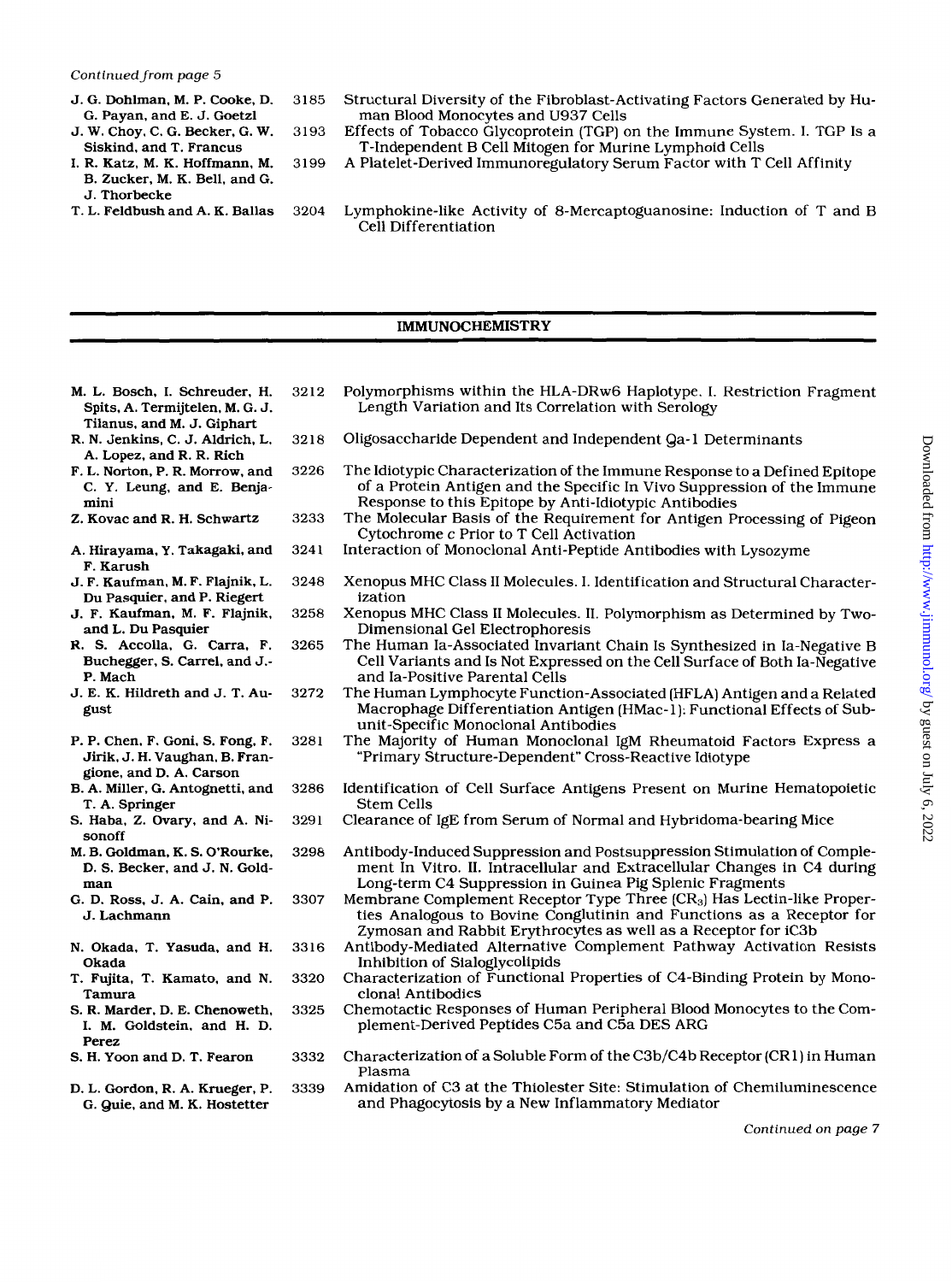## IMMUNOPHARMACOLOGY

| D. A. Melnick, W. M. Nauseef,<br>S. D. Markowitz, J. P. Gard-<br>ner, and H. L. Malech                   | 3346 | Biochemical Analysis of Subcellular Localization of a Neutrophil-Specific<br>Antigen, PMN-7, Involved in the Respiratory Burst                                            |
|----------------------------------------------------------------------------------------------------------|------|---------------------------------------------------------------------------------------------------------------------------------------------------------------------------|
| R. A. Kreisle, C. W. Parker, G.<br>L. Griffin, R. M. Senior, and<br>W. F. Stenson                        | 3356 | Studies of Leukotriene B <sub>4</sub> -Specific Binding and Function in Rat Polymor-<br>phonuclear Leukocytes: Absence of a Chemotactic Response                          |
| J. M. Kilpatrick and J. E. Vo-<br>lanakis                                                                | 3364 | Opsonic Properties of C-Reactive Protein: Stimulation by Phorbol Myristate<br>Acetate Enables Human Neutrophils to Phagocytize C-Reactive Protein-<br><b>Coated Cells</b> |
| G. Starkebaum and R. K. Root                                                                             | 3371 | D-Penicillamine: Analysis of the Mechanism of Copper-Catalyzed Hydrogen<br>Peroxide Generation                                                                            |
| W. Dröge, D. Mannel, W. Falk,<br>V. Lehmann, H. Schmidt, S.<br>Nick, B. Hacker-Shahin, and<br>R. Janicke | 3379 | Suppression of Cytotoxic T Lymphocyte Activation of L-Ornithine                                                                                                           |
| S. L. Brown and D. E. Van Epps                                                                           | 3384 | Suppression of T Lymphocyte Chemotactic Factor Production by the Opioid<br>Peptides $\beta$ -Endorphin and Met-Enkephalin                                                 |

#### MICROBIAL IMMUNOLOGY

| S. J. Forman, J. A. Zaia, B. R.<br>Clark, C. L. Wright, B. J.<br>Mills, R. Pottathil, B. C.<br>Racklin, M. T. Gallagher, K.<br>Welte, and K. G. Blume | 3391 | A 64,000 Dalton Matrix Protein of Human Cytomegalovirus Induces In Vitro<br>Immune Responses Similar to those of Whole Viral Antigen                                                                                |
|-------------------------------------------------------------------------------------------------------------------------------------------------------|------|---------------------------------------------------------------------------------------------------------------------------------------------------------------------------------------------------------------------|
| C. G. Orosz, N. E. Zinn, R. G.<br>Olsen, and L. E. Mathes                                                                                             | 3396 | Retrovirus-Mediated Immunosuppression. I. FeLV-UV and Specific FeLV<br>Proteins Alter T Lymphocyte Behavior by Inducing Hyporesponsiveness<br>to Lymphokines                                                        |
| J. T. van Dissel, P. C. J. Leijh,<br>and R. van Furth                                                                                                 | 3404 | Differences in Initial Rate of Intracellular Killing of Salmonella typhimu-<br>rium by Resident Peritoneal Macrophages from Various Mouse Strains                                                                   |
| K. A. Joiner, K. A. Warren, M.<br>Tam, and M. M. Frank                                                                                                | 3411 | Monoclonal Antibodies Directed against Gonococcal Protein I Vary in Bac-<br>tericidal Activity                                                                                                                      |
| M. J. Gilbreath, C. A. Nacy, D.<br>L. Hoover, C. R. Alving, G. M.<br>Swartz, Jr., and M. S. Meltzer                                                   | 3420 | Macrophage Activation for Microbicidal Activity against Leishmania major:<br>Inhibition of Lymphokine Activation by Phosphatidylcholine-Phosphati-<br>dylserine Liposomes                                           |
| L. H. Kasper, K. M. Currie, and<br>M. S. Bradley                                                                                                      | 3426 | An Unexpected Response to Vaccination with a Purified Major Membrane<br>Tachyzoite Antigen (P30) of Toxoplasma gondii                                                                                               |
| S. L. James, E. J. Pearce, and<br>A. Sher                                                                                                             | 3432 | Induction of Protective Immunity against Schistosoma mansoni by a Non-<br>living Vaccine. I. Partial Characterization of Antigens Recognized by<br>Antibodies from Mice Immunized with Soluble Schistosome Extracts |
| H. A. Stanley, R. F. Howard,<br>and R. T. Reese                                                                                                       | 3439 | Recognition of a M <sub>r</sub> 56K Glycoprotein on the Surface of Plasmodium falcip-<br>arum Merozoites by Mouse Monoclonal Antibodies                                                                             |
| U. Vergara, A. Ruiz, A. Fer-<br>reira, R. S. Nussenzweig, and<br>V. Nussenzweig                                                                       | 3445 | Conserved Group-Specific Epitopes of the Circumsporoxoite Proteins Re-<br>vealed by Antibodies to Synthetic Peptides                                                                                                |
| C. J. Czuprynski, P. M. Henson,<br>and P. A. Campbell                                                                                                 | 3449 | Enhanced Accumulation of Inflammatory Neutrophils and Macrophages<br>Mediated by Transfer of T Cells from Mice Immunized with Listeria                                                                              |

#### MOLECULAR GENETICS . MOLECULAR BIOLOGY

*rnonocytogenes* 

| D. Moynet, S. J. MacLean, K. 34 |  |
|---------------------------------|--|
| H. Ng, D. Anctil, and D. M.     |  |
| Gibson                          |  |

- 455 Polymorphism of *k* Variable Region (V<sub>K</sub>-1) Genes in Inbred Mice: Relationship to the Ig<sub>K</sub>-Ef2 Serum Light Chain Marker
- K. Yamamoto, N. Koch, M.<br>Steinmetz, and G. J. Hämmerling
	- 3461 One Gene Encodes Two Distinct Ia-Associated Invariant Chains